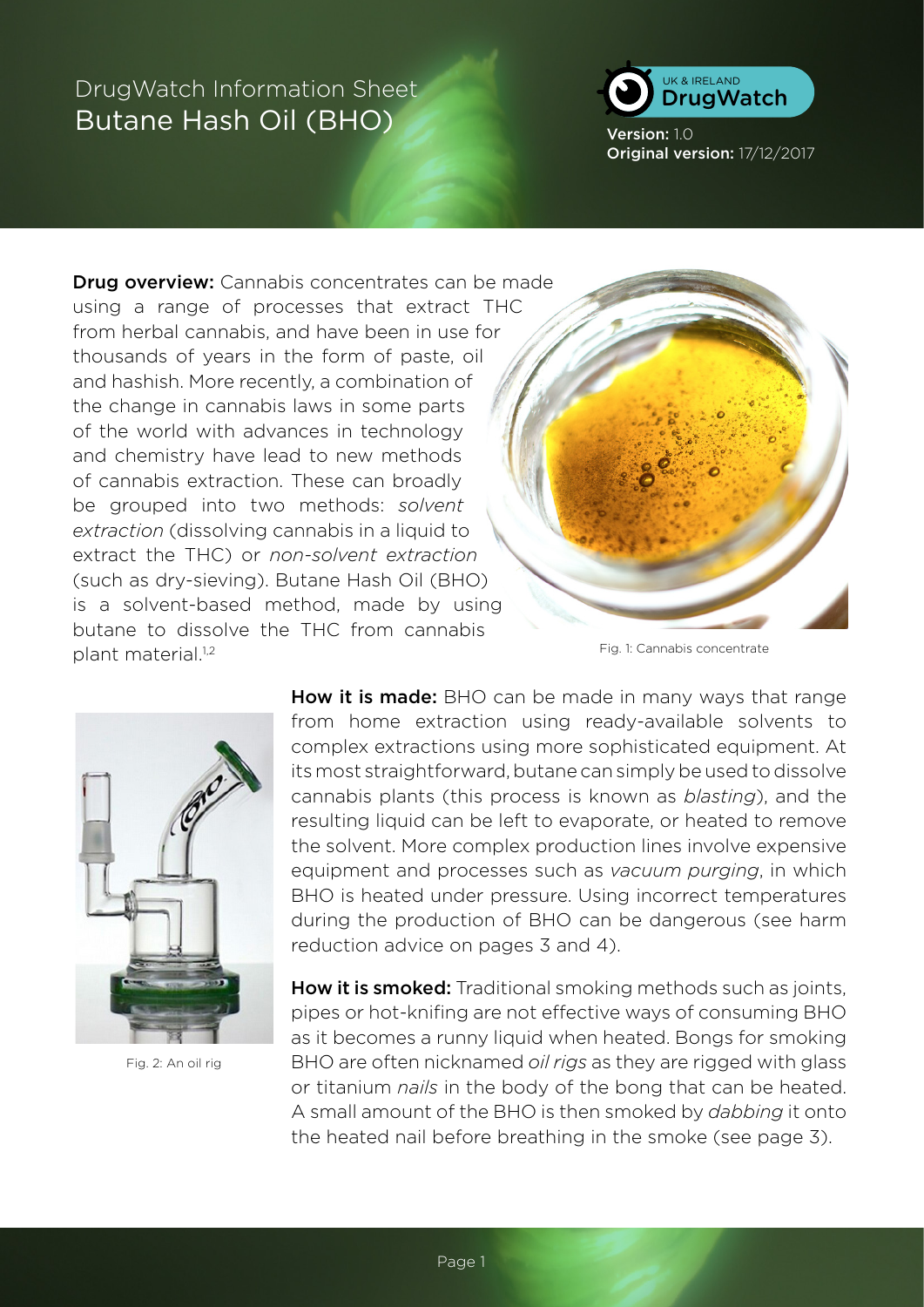

Version: 1.0 Original version: 17/12/2017

Street/brand names: Street names for cannabis concentrates (depending on the form, consistency and colour of the finished product) include: dab, shatter, amber, oil, wax, honeycomb, butter, sap.

Cost: Approximately £50 per gram (prices can range from around £30-£70).

**Chemical name:** The main active ingredient in cannabis concentrates is THC (Tetrahydrocannabinol), however there are more than 420 chemicals in cannabis, more than 60 of which are cannabinoids.3

Legal status: Cannabis was re-classified as a Class B substance under the Misuse of Drugs Act 1971 in January 2009.

### Effects: 2,4,5,6,7,8,9,10,11

### Physical

Pain relief, relaxation, sleep promotion, reduced nausea, rapid changes to heart rate and blood pressure, dry mouth and throat, increased nausea, vomiting, loss of consciousness, increased tolerance and withdrawal, impaired driving skills, increased/decreased appetite, sleep problems, restlessness, seizure-like activity.

### Psychological

Euphoria, relaxed, giggly, altered time perception, enhanced sensations, anxiety, paranoia, psychosis, panic attacks, hallucinations, problems with attention, memory and concentration, aggression, help with drug dependence, cravings, precipitated/aggravated mental health problems.



Fig. 3: "Blasting" - forcing butane through cannabis plants



Fig. 4: The resulting liquid (known as *slurry*) after the blasting



Fig. 5: "Purging" - butane is evaporated from the extract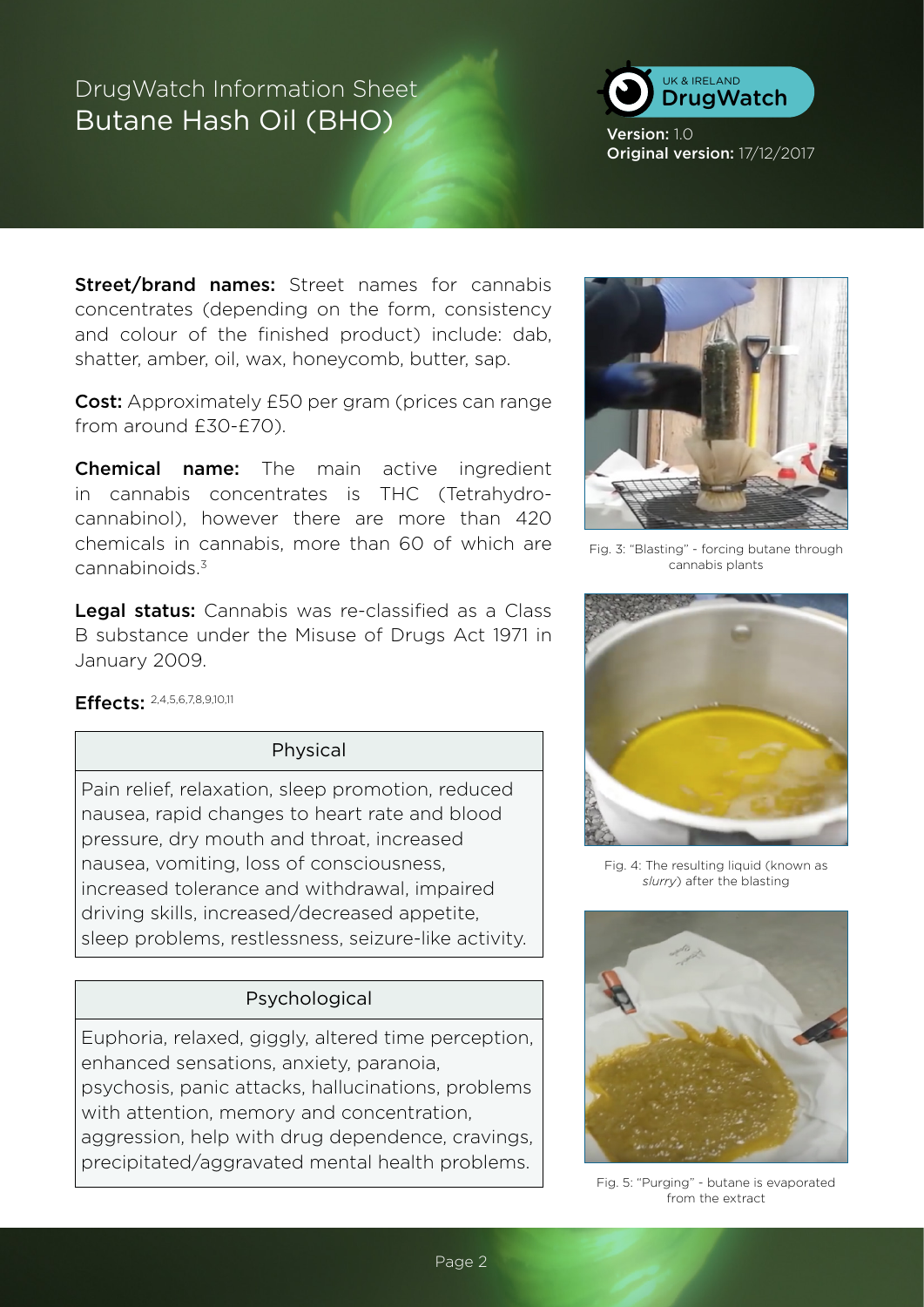

Version: 1.0 Original version: 17/12/2017

#### Harm reduction advice: 1,2,8,10,12,13,14,15,16,17

If you choose to use BHO, taking some simple steps can reduce some of the risks and help you stay safer:

- Start low, go slow. BHO can contain up to 80 or 90% THC content compared with 10-25% for cannabis flower.6,18,19 The effects of a dab come on quicker and stronger than smoking flower and is therefore not recommended for novice users. Novice dabbers should only try a very small amount initially: a dab about half the size of a grain of rice (or smaller) has been recommended.2
- Things that go boom. Butane is highly flammable and volatile, can be ignited even by static electricity and BHO production has been linked to an increase in hospital admissions for burns.<sup>20</sup> Preparing BHO without laboratory facilities is extremely dangerous, and professional extractors use 'closed loop' systems and outdoor production methods to reduce the risk of explosions.
- Dirty butane. Standard butane sold as lighter refills can contain about 80% butane along with a range of other chemicals. Sourcing refined or purer butane will reduce the amount of impurities inhaled.
- Contaminants. One study in the US analysed 57 samples of cannabis concentrates and found that over 80% were contaminated by solvents or pesticides. The most common pesticide found in samples was one that was not registered for use in food crops.<sup>6</sup>
- **Torch safety.** If you're using an oil rig, heating a nail to the appropriate temperature requires the use of a torch (often butane), and proper torch safety is key to not hurting yourself and others. When handling a torch, make sure to heat only the nail, not the rig itself as this can lead to broken glass. The nail will stay hot for a period after it has been heated; using a thick heat-resistant 'dab mat' can reduce the risk of fire.



Fig. 6: Pre-heating the nail with a butane torch



Fig. 7: Dabbing



Fig. 8: Inhalation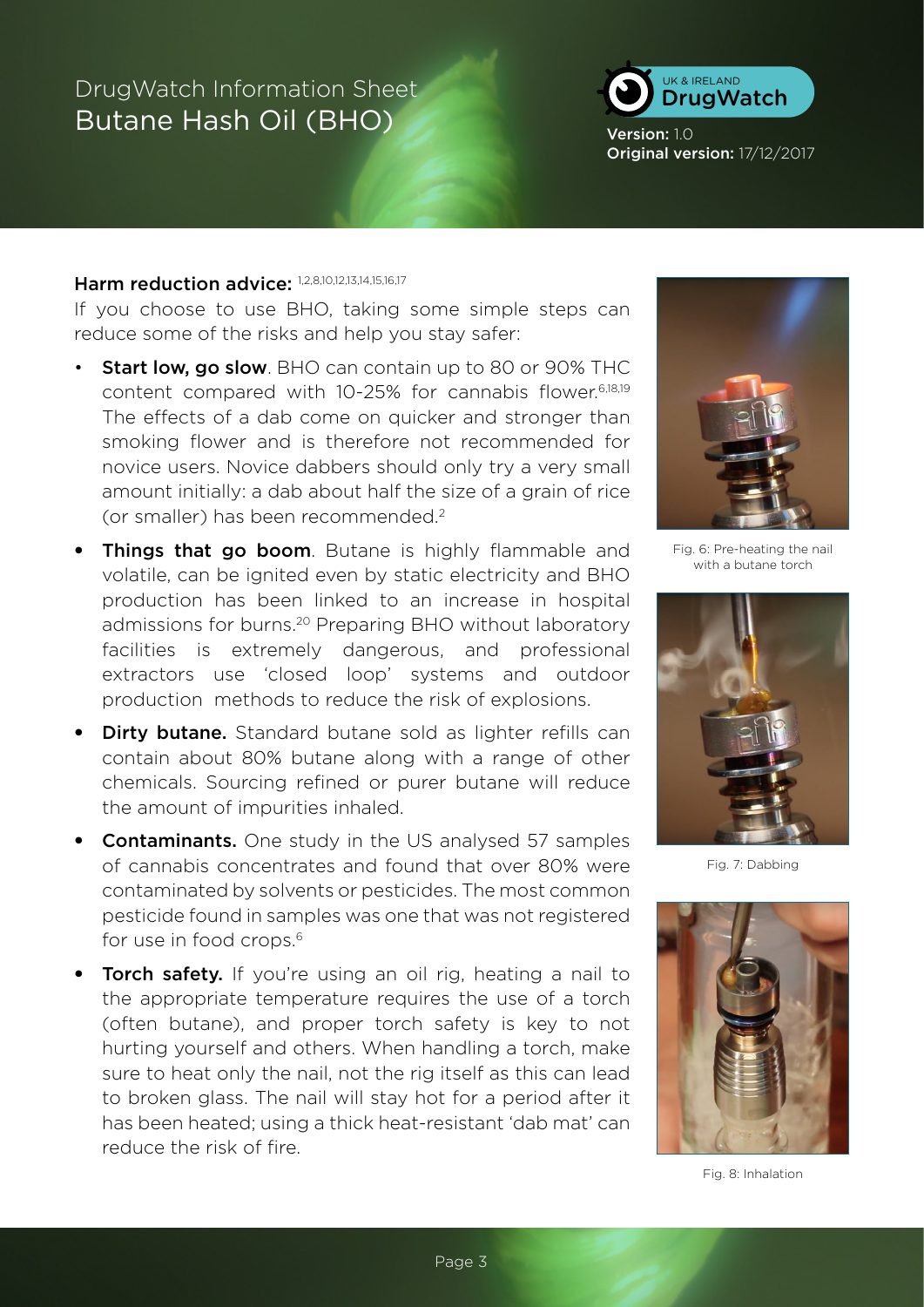

Version: 1.0 Original version: 17/12/2017

• Clean your nails. 'Season' a new nail to remove chemicals and polishes used in the manufacturing process by repeatedly heating the new nail and evenly spreading some low-grade concentrate over it. Clean your nail regularly to reduce the buildup of impurities than can further damage lungs.

**Recovery Position:** The recovery position is for someone who is unconscious but breathing normally. If they are not breathing normally CPR is required, with an emphasis on giving supplementary oxygen via rescue breaths.



Start by placing their arm as if they are waving.



Place the other arm across their chest and hold their hand against their cheek.



Lift up the knee that is furthest from you. Continue to hold their hand in place.



Turn them on their side by pulling the knee towards you and down.

For further information on Overdose & Emergencies see UK and Ireland DrugWatch [Information Sheet](http://www.thedrugswheel.com/resources/DrugWatchOD_Emergency_1_1.pdf).

Where to get help: We would advise anyone experiencing issues from BHO or other substances to seek medical support via their GP or the NHS. There are a wide range of local drug services throughout the UK, to find out what is available in your area please use the links below:

 England: Find Support | Frank Scotland: [Scottish Drug Services](http://www.scottishdrugservices.com) Wales: [Dan 24/7](http://dan247.org.uk) Northern Ireland: [Public Health Agency](http://www.publichealth.hscni.net) ROI: [Drugs.IE](http://www.drugs.ie)

For further advice, medical professionals can use the National Poisons Information Service 24 hour telephone service on 0344 892 0111 or its online database, TOXBASE. Any health professional encountering an unusual or unexpected adverse reaction to the use of BHO (or any other drug) should report the reaction to [RIDR](https://report-illicit-drug-reaction.phe.gov.uk).

Written by [Mark Adley](http://www.thedrugswheel.com) in association with [UK and Ireland DrugWatch:](http://michaellinnell.org.uk/drugwatch.html) an informal online professional information network established by a group of professionals working in the UK and Irish drugs sector. The aim of the group is to raise/establish standards for drug information, alerts and warnings. It is currently an unfunded, bottom-up initiative that works in the spirit of mutual co-operation. Details of current members can be found [here](http://thedrugswheel.com/drugwatch.php). A digital version of this document with interactive links is available from: www.thedrugswheel.com/BHO.php.